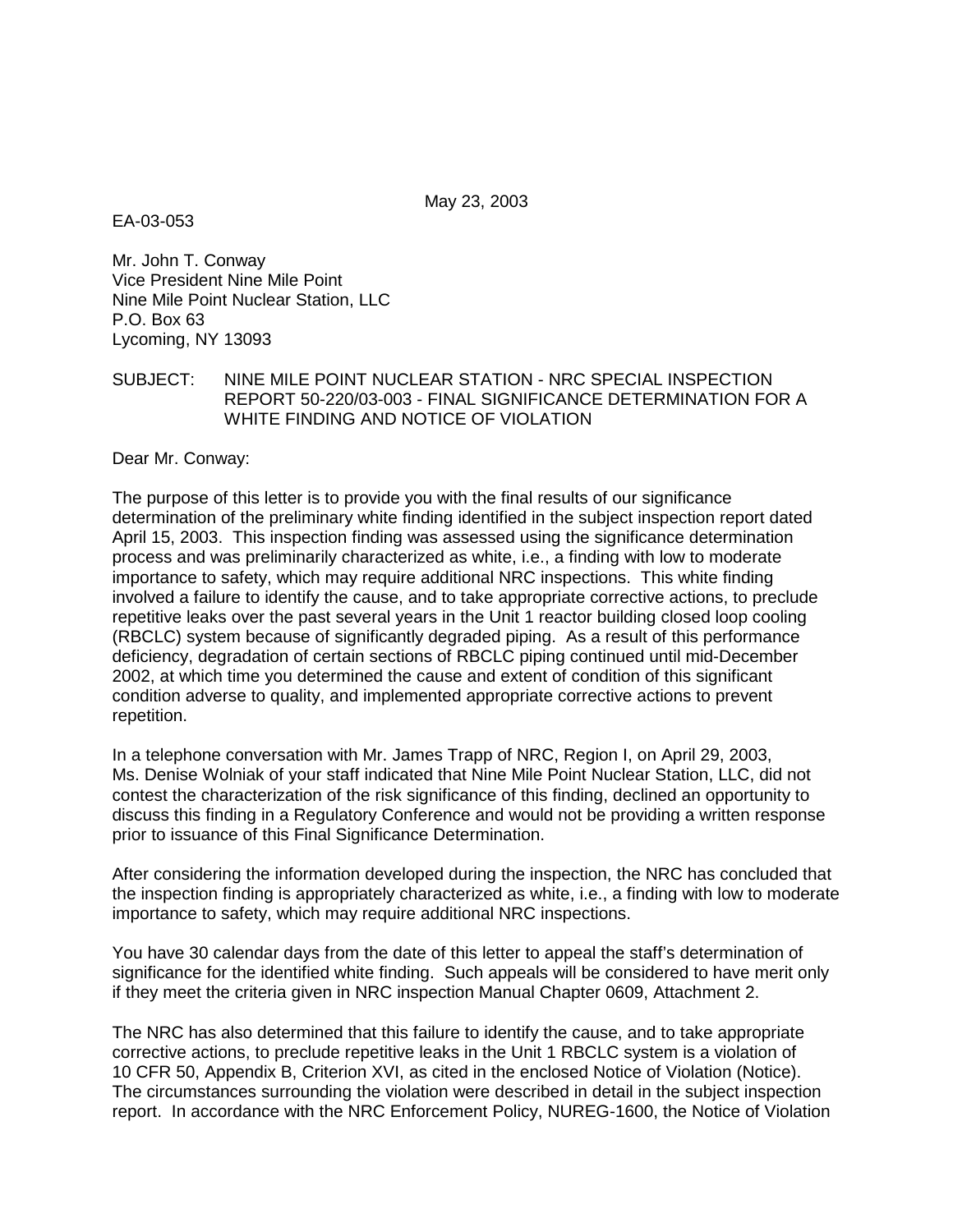Mr. J. T. Conway 2

is considered escalated enforcement action because it is associated with a white finding. You are required to respond to this letter and should follow the instructions specified in the enclosed Notice when preparing your response.

Because plant performance for this finding has been determined to be in the regulatory response band, we will use the NRC Action Matrix to determine the most appropriate NRC response for this event. We will notify you by separate correspondence of that determination.

In accordance with 10 CFR 2.790 of the NRC's "Rules of Practice," a copy of this letter, its enclosure, and your response will be available electronically for public inspection in the NRC Public Document Room or from the Publicly Available Records (PARS) component of NRC's document system (ADAMS). ADAMS is accessible from the NRC Website at http://www.nrc. gov/reading-rm/adams.html (the Public Electronic Reading Room).

If you have any questions please contact Mr. James Trapp of my staff at 610-337-5186.

Sincerely,

## **/RA/ James T. Wiggins Acting For**

Hubert J. Miller Regional Administrator

Enclosure: Notice of Violation

Docket No. 50-220 License No. DPR-63

cc w/encl:

- M. J. Wallace, President, Nine Mile Point Nuclear Station, LLC
- M. Wetterhahn, Esquire, Winston and Strawn
- J. M. Petro, Jr., Esquire, Counsel, Constellation Power Source, Inc.
- P. D. Eddy, Electric Division, NYS Department of Public Service
- C. Donaldson, Esquire, Assistant Attorney General, New York Department of Law

J. V. Vinquist, MATS, Inc.

P. Smith, Acting President, New York State Energy Research and Development Authority Supervisor, Town of Scriba

- C. Adrienne Rhodes, Chairman and Executive Director, State Consumer Protection Board
- T. Judson, Central NY Citizens Awareness Network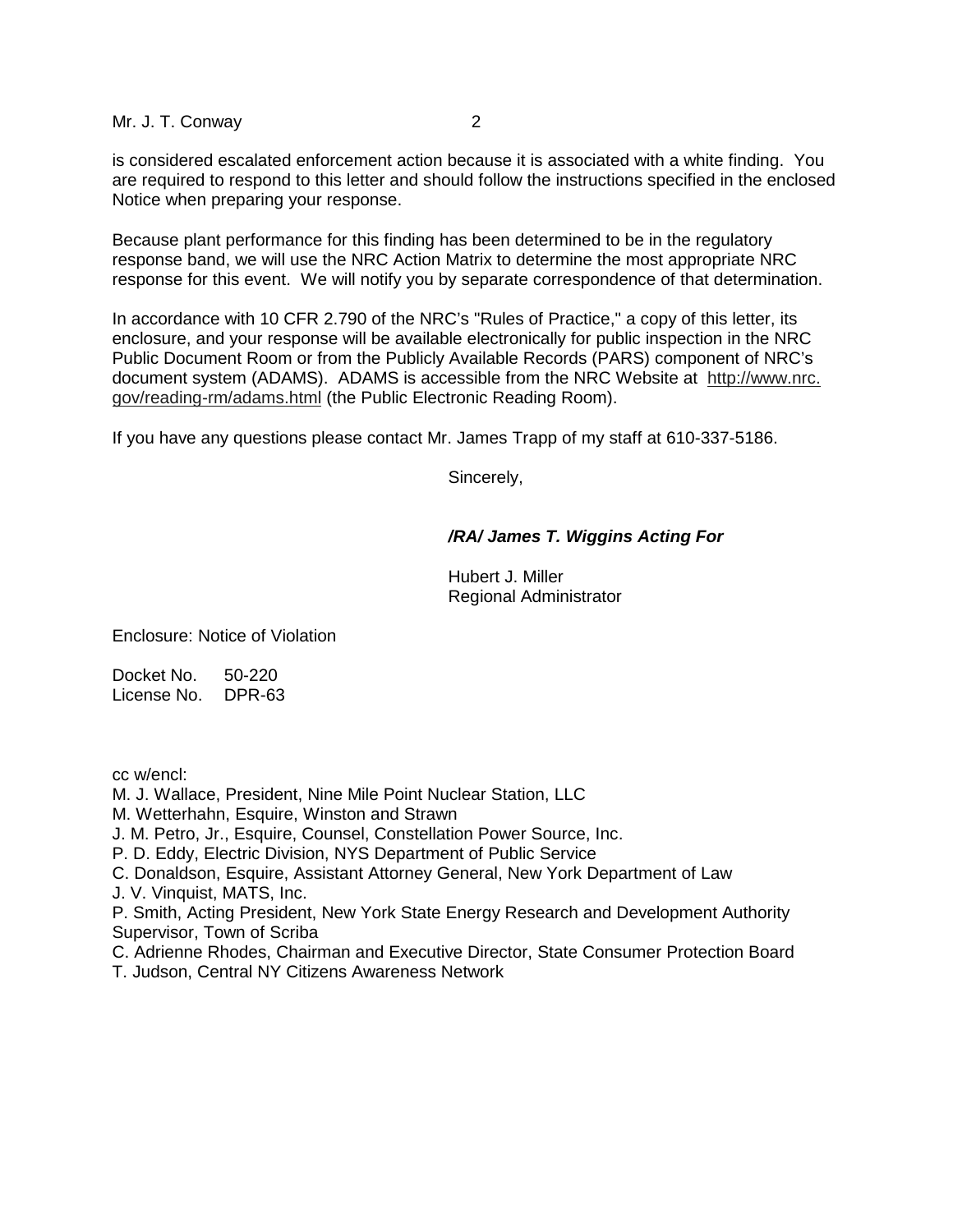DISTRIBUTION w/encl: ADAMS (PARS) **SECY** CA OEMAIL OEWEB WTravers, EDO WKane, DEDR FCongel, OE DDambly, OGC LChandler, OGC SCollins, NRR BBorchardt, NRR BSheron, NRR LDudes, NRR RLaufer, NRR PTam, PM, NRR DSkay/T. Colburn, PM, NRR (Backup) MCheok, RES AKugler, RI EDO Coordinator Enforcement Coordinators RII, RIII, RIV SGagner, OPA HBell, OIG GCaputo, OI DDandois, OC HMiller, RA JWiggins, DRA JTrapp, DRP RLorson, DRS SPindale, DRS DScrenci, PAO-RI NSheehan, PAO-RI GHunegs -NRC Resident Inspector KFarrar, RI DHolody/RUrban, RI GMatakas, RI Region I OE Files (with concurrences)

DOCUMENT NAME: C:\ORPCheckout\FileNET\ML031470218.wpd After declaring this document "An Official Agency Record" it **will** be released to the Public. **To receive a copy of this document, indicate in the box:** "**C**" = Copy without attachment/enclosure "**E**" = Copy with attachment/enclosure "**N**" = No copy

| OFFICE        | RI/ORA        |  | <b>RI/ORA</b>     |  | <b>RI/DRS</b> |  | <b>RI/DRS</b>                    | <b>RI/DRP</b> |  |
|---------------|---------------|--|-------------------|--|---------------|--|----------------------------------|---------------|--|
| <b>NAME</b>   | Rurban (RJU)  |  | Dholody (DKH)     |  | Rlorson (RKL) |  | Wlanning (RVC for) Rblough (ARB) |               |  |
| DATE          | 5/9/03        |  | 5/10/03           |  | 5/12/03       |  | 5/14/03                          | 5/15/03       |  |
| <b>OFFICE</b> | RI/ORA        |  | RI/RA             |  | HQ/OE         |  |                                  |               |  |
| <b>NAME</b>   | Kfarrar (KLF) |  | Hmiller (JTW for) |  | Fcongel *     |  |                                  |               |  |
| DATE          | 5/19/03       |  | 5/19/03           |  | 5/20/03       |  |                                  |               |  |

OFFICIAL RECORD COPY

**\* per D. Starkey, OE**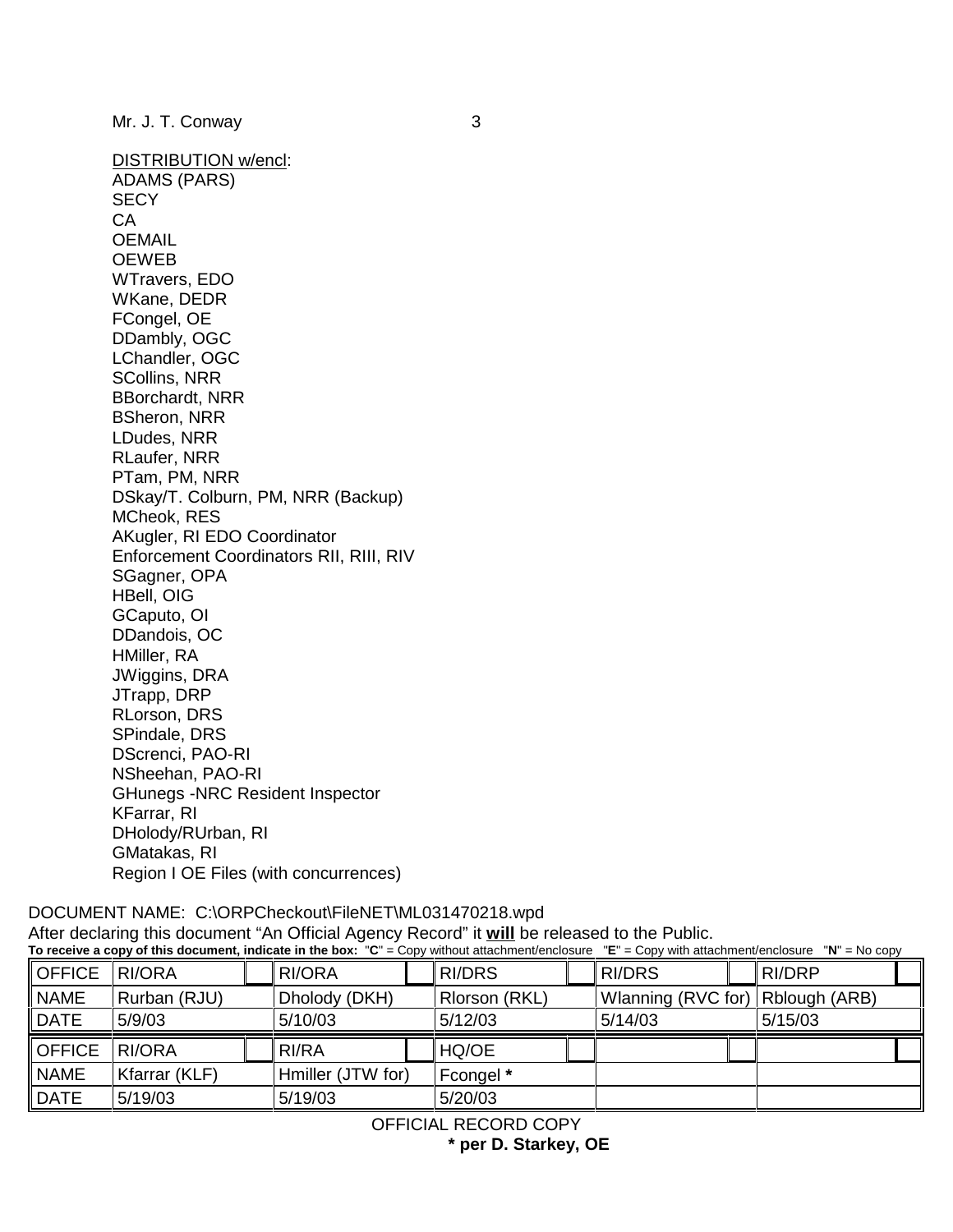## NOTICE OF VIOLATION

Nine Mile Point Nuclear Station, LLC Docket No.: Docket No. 50-220 Nine Mile Point Nuclear Station, Unit 1 License No.: DPR-63

EA-03-053

During an NRC inspection conducted between February 10, 2003 - March 7, 2003, the results of which were discussed at an exit meeting on March 7, 2003, a violation of NRC requirements was identified. In accordance with the "General Statement of Policy and Procedure for NRC Enforcement Actions," NUREG-1600, the violation is listed below:

Title 10 to CFR Part 50, Appendix B, Criterion XVI, "Corrective Action," requires, in part, that measures shall be established to assure that conditions adverse to quality are promptly identified and corrected. In the case of significant conditions adverse to quality, the measures shall assure that the cause of the condition is determined and corrective action taken to preclude repetition.

Contrary to the above, when significant conditions adverse to quality occurred involving degraded reactor building closed loop cooling (RBCLC) system piping, the licensee did not determine the cause of the condition and failed to take appropriate corrective actions to preclude repetition. Specifically, the cause of substantial leaks in the Unit 1 RBCLC system on December 5, 2002, and on May 15, 2002, and numerous leaks prior to May 2002, was not determined, and as a result, corrective actions that were implemented at those times were not effective in precluding repetitive leaks. It was not until another substantial leak occurred on December 12, 2002, that the licensee determined the cause of this significant condition adverse to quality to be notable and widespread wall thinning attributed to a combination of general corrosion, flow-assisted corrosion, and galvanic corrosion, and implemented appropriate corrective actions to preclude repetition.

This violation is associated with a White Significance Determination Process finding.

Pursuant to the provisions of 10 CFR 2.201, Nine Mile Point Nuclear Station, LLC, is hereby required to submit a written statement or explanation to the U.S. Nuclear Regulatory Commission, ATTN: Document Control Desk, Washington, DC 20555 with a copy to the Regional Administrator, Region I, and a copy to the NRC Resident Inspector at the facility that is the subject of this Notice, within 30 days of the date of the letter transmitting this Notice of Violation (Notice). This reply should be clearly marked as a "Reply to a Notice of Violation - EA-03-053" and should include for the violation: (1) the reason for the violation, or, if contested, the basis for disputing the violation, (2) the corrective steps that have been taken and the results achieved, (3) the corrective steps that will be taken to avoid further violations, and (4) the date when full compliance will be achieved. Your response may reference or include previous docketed correspondence, if the correspondence adequately addresses the required response. If an adequate reply is not received within the time specified in this Notice, an order or a Demand for Information may be issued as to why the license should not be modified, suspended, or revoked, or why such other action as may be proper should not be taken. Where good cause is shown, consideration will be given to extending the response time.